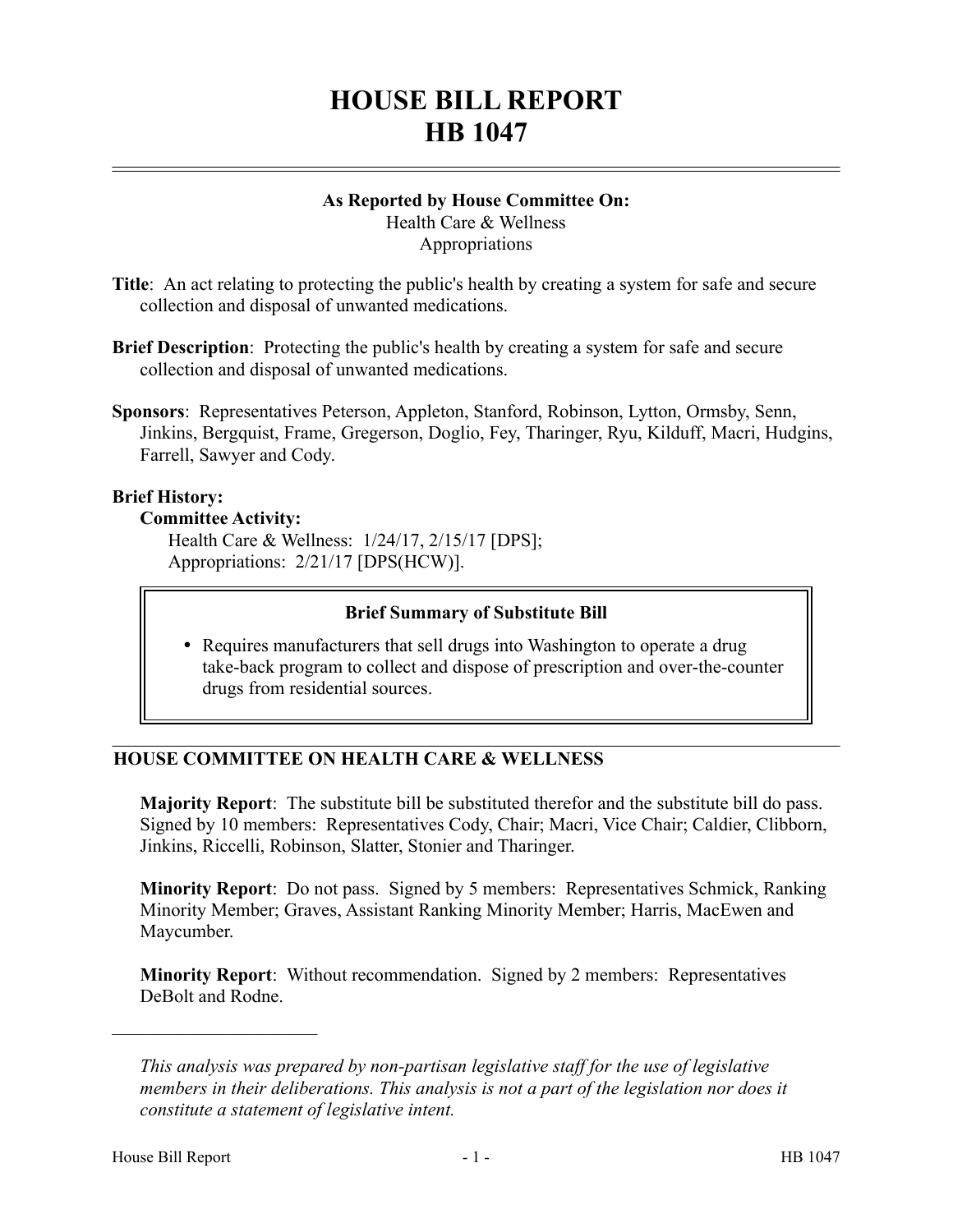**Staff**: Alexa Silver (786-7190).

# **Background**:

Federal Law on Disposal of Household Medications. The Drug Enforcement Administration (DEA) has adopted rules that permit a person to transfer unused, unwanted, or expired household pharmaceutical products to law enforcement or entities registered with the DEA (such as pharmacies) for disposal. Authorized methods for collection and disposal include take-back events, mail-back programs, and collection receptacles, and the rules contain detailed guidance on the use of these methods. The DEA requires that collected controlled substances be rendered non-retrievable.

Drug Take-Back Programs in Other Jurisdictions. Pharmaceutical product stewardship laws have been enacted in Massachusetts and Vermont, as well as several counties in Washington (King, Snohomish, Kitsap, and Pierce Counties) and California. These programs generally require drug manufacturers to fund a system for the collection and disposal of unwanted medications. In 2014 the Ninth Circuit Court of Appeals upheld a California ordinance against a challenge under the Commerce Clause of the United States Constitution, finding that the ordinance did not directly regulate or discriminate against interstate commerce.

Disposal of Pharmaceuticals from Household Sources. The generation, transport, storage, and disposal of hazardous waste is regulated by federal and state law, but hazardous waste generated by households is exempt from such regulation. Although it is not required, the Environmental Protection Agency recommends that household pharmaceuticals collected through a take-back program be disposed of at a permitted hazardous waste combustor, or when that is not feasible, a large or small municipal waste combustor.

–––––––––––––––––––––––––––––––––

# **Summary of Substitute Bill**:

Drug Take-Back Program Participation. Manufacturers that sell drugs into Washington must establish and implement a drug take-back program to collect covered drugs. A "covered drug" is a drug from a state resident (not a business source) that the resident no longer wants, including prescription and over-the-counter drugs, brand name and generic drugs, drugs for veterinary use, and drugs in medical devices and combination products. A covered manufacturer may implement a program independently, as part of a group of manufacturers, or through a drug take-back organization. A drug wholesaler must provide the Department of Health (DOH) with a list of covered manufacturers and update the list annually. A retail pharmacy must notify the DOH of the covered manufacturer from which it obtains a drug sold under the store's label. A person that receives a letter from the DOH regarding whether it is a covered manufacturer must respond within 60 days and provide specified information.

Program Approval. By October 1, 2018, a drug take-back program operator must submit a proposal for the establishment and implementation of a drug take-back program to the DOH. To be approved, a proposal must satisfy certain requirements, such as ensuring the security of patient information and demonstrating adequate funding, with costs apportioned according to Washington sales revenues. The DOH must make proposals available to the public for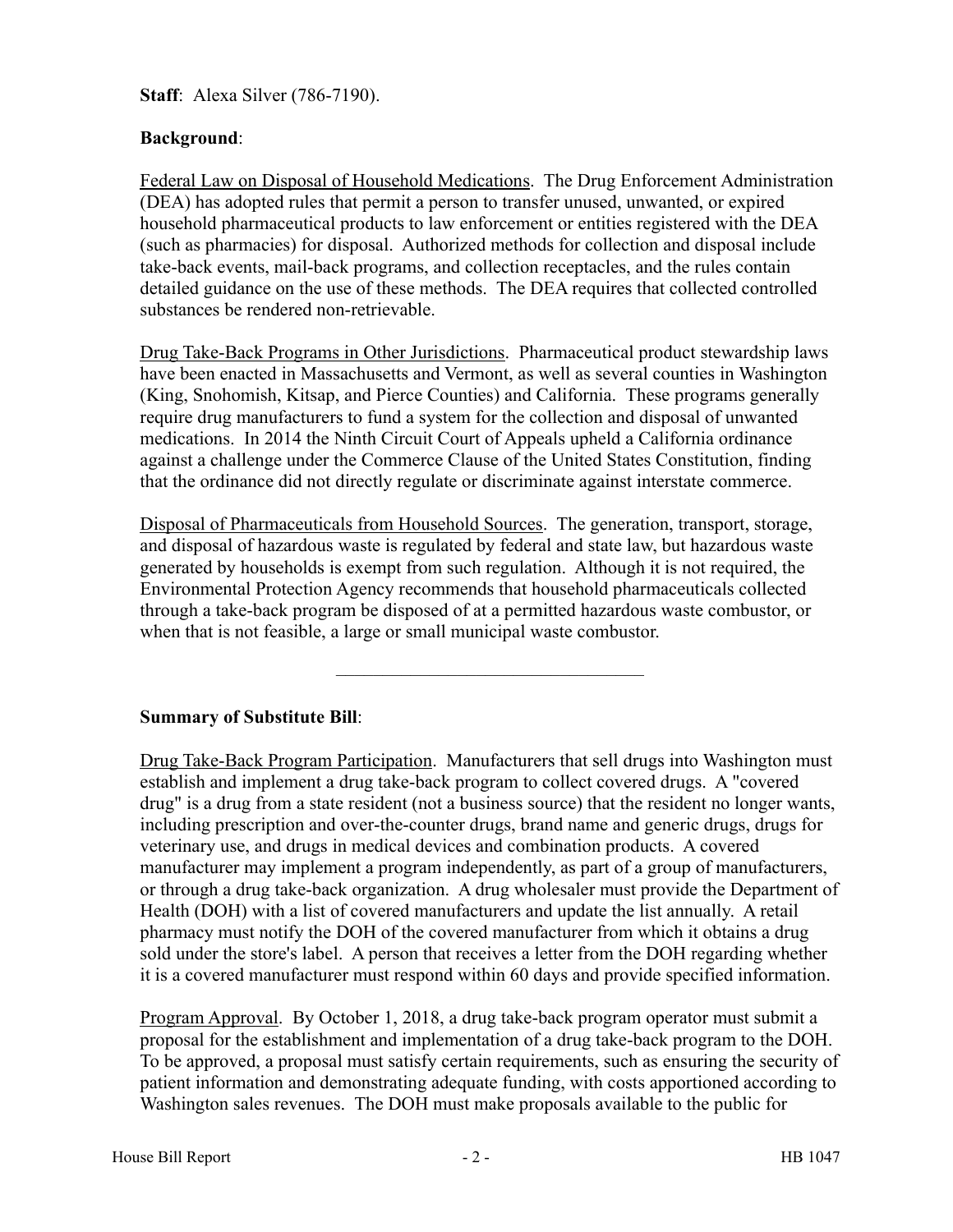comment, but any proprietary information is exempt from public disclosure. The DOH must approve or reject proposals within 120 days, unless the deadline is extended for good cause. If a proposal is rejected, timelines are established for revised proposals. If the DOH rejects a revised proposal, it may require submission of another revised proposal, impose changes to address deficiencies, require the manufacturer to participate in another program, or take enforcement action.

Once a proposal is approved, the program operator must initiate operation within 90 days. The program operator must notify the DOH of any nonsubstantive changes and obtain approval for substantive changes. Deadlines are provided for updates to certain types of information. Approved programs must submit updated proposals to the DOH every four years.

Collection System. Authorized collectors may (but are not required to) participate in a drug take-back program, with or without compensation. An "authorized collector" is any of the following persons or entities that enters into an agreement with a program operator to collect covered drugs: a person or entity registered with the Drug Enforcement Administration that qualifies to modify its registration to collect controlled substances for purposes of destruction; a law enforcement agency; or an entity authorized by the DOH to provide an alternative collection mechanism.

At least 120 days before submitting a proposal, program operators must notify potential authorized collectors of the opportunity to participate, and they must commence good faith negotiations if a potential authorized collector expresses interest in participating. A program must include any retail pharmacy, hospital or clinic with an on-site pharmacy, or law enforcement agency that offers to participate for free within. A program may also locate collection sites at: a long-term care facility under certain circumstances; a substance use disorder treatment program; or any other authorized collector willing and able to meet the relevant requirements.

A program's collection system must be safe, secure, and convenient on an ongoing, yearround basis and must provide equitable access for residents across the state. A program must prioritize locating collection sites at pharmacies, hospitals and clinics with an on-site pharmacy, and law enforcement locations. A program must provide a minimum of one collection site per population center, plus one site for every 20,000 residents of the city or town within the population center. A "population center" is a city or town and the unincorporated area within a 10-mile radius from the center of the city or town. On islands and outside population centers, a program must provide a collection site at every potential authorized collector that is qualified, willing, and regularly open to the public.

Collection sites must accept all covered drugs during normal business hours, but a site at a long-term care facility may only accept covered drugs in residents' possession. A collection site must use secure collection receptacles, and a program operator must ensure that receptacles are serviced as often as necessary to avoid reaching capacity. Signage on secure collection receptacles must display a phone number and website.

Program operators must hold periodic collection events at least twice a year to supplement service to underserved areas. Such events must be arranged in advance with law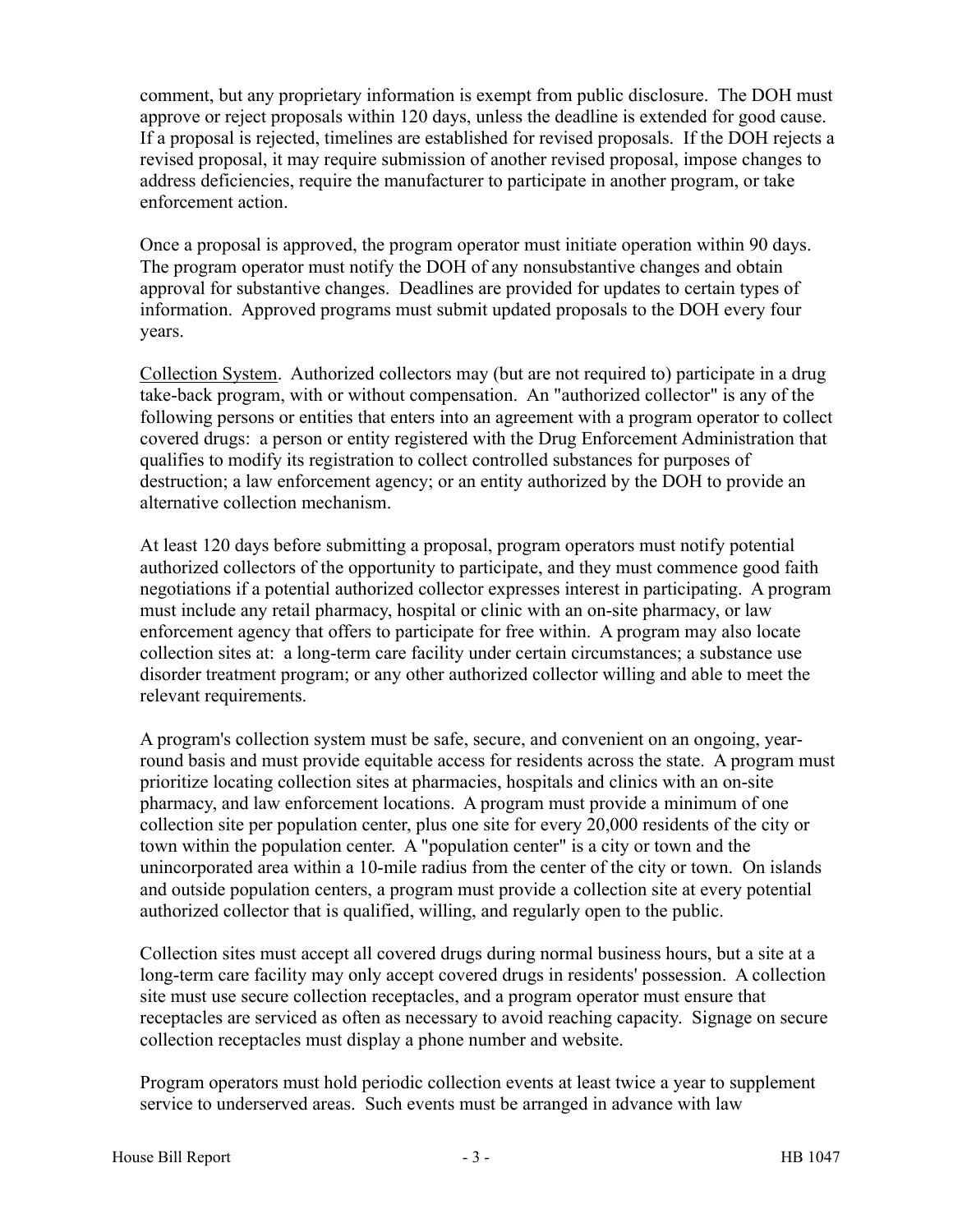enforcement. Upon request, a program must provide a free mail-back program to residents and pharmacies that offer to distribute mailers. Alternative collection methods approved by the DOH are permitted for certain non-controlled substances.

Program Promotion. Drug take-back programs must provide a system of promotion, education, and public outreach. Requirements include, for example: establishing a toll-free telephone number and website publicizing collection options and sites and discouraging improper disposal; preparing and disseminating materials; developing a consistent design and standardized instructions for collection receptacles; evaluating the program's effectiveness; and surveying residents, as well as pharmacists, providers, and veterinarians who interact with residents on the use of medicines. The surveys must be conducted after the first full year of operation and then every two years. Programs must submit survey questions covering specified topics to the DOH for review and approval, report their data and results to the DOH, and make results available on their websites.

Pharmacies and local government agencies are encouraged to promote the use of drug takeback programs. Certain state agencies are required to promote safe storage and secure disposal and provide program contact information for programs through their educational materials.

Disposal of Collected Drugs. Collected drugs must be disposed of at a permitted hazardous waste disposal facility. The DOH, in consultation with the Department of Ecology (Ecology), may grant approval to dispose of covered drugs at a permitted large municipal waste combustor facility if use of a hazardous waste disposal facility is unfeasible. A program operator may also petition the DOH for approval to use an alternative disposal technology or process. In reviewing a petition, the DOH must take into consideration guidance of the Environmental Protection Agency. The DOH, in consultation with Ecology, must approve a petition if the technology or process provides equivalent or superior protection with respect to specified factors.

A program must notify the DOH of any safety or security problems encountered during collection, transportation, or disposal. An authorized collector is not required to obtain a permit for solid waste handling.

Program Funding. Covered manufacturers must pay all administrative and operational costs associated with establishing and implementing a drug take-back program. A specific pointof-sale or point-of-collection fee may not be charged.

By July 1, 2018, the DOH must: determine its costs for administration, oversight, and enforcement; set fees at a level to recover those costs; and adopt rules establishing program proposal requirements. Fees must be collected annually and deposited in the Secure Drug Take-Back Program Account (Account), which is created in the State Treasury. Moneys from the Account may be used only for administering and enforcing the drug take-back law.

Enforcement and Oversight. If a covered manufacturer fails to participate in a program, the DOH must send a notice warning of the penalties and assess a penalty if the manufacturer does not come into compliance within 60 days. The DOH may audit or inspect the activities and records of a drug take-back program to determine compliance. If a program violates the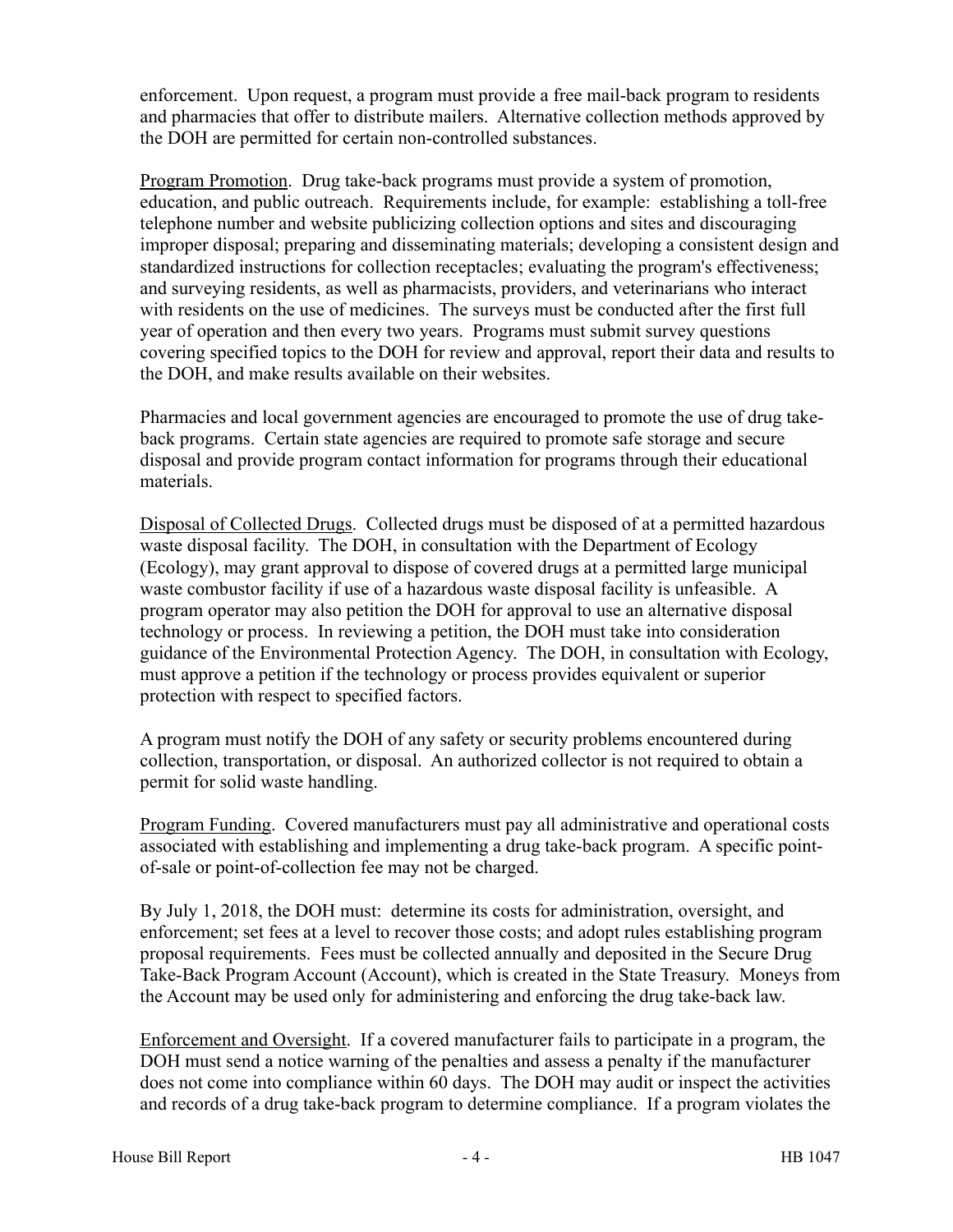law or does not conform to its proposal, the DOH may send a notice warning of the penalties for noncompliance and assess a penalty if it does not come into compliance within 30 days. If a wholesaler or retail pharmacy fails to provide a list of manufacturers to the DOH, the DOH must provide a notice warning of the penalties and may assess a penalty if the wholesaler or retail pharmacy does not come into compliance within 60 days.

The DOH may suspend a program and assess a penalty if a violation poses an immediate hazard. It may also require an informal administrative conference, order entities to engage in or refrain from engaging in certain activities, and assess a fine of up to \$2000 per day, but it may not prohibit a covered manufacturer from selling a drug in the state. The DOH must adopt any rules necessary to implement and enforce the law.

The Legislature intends to exempt from state antitrust laws and provide immunity through the state action doctrine from federal antitrust laws any activities that are undertaken, reviewed, and approved by the DOH.

Reporting Requirements. By April 30 after the first full year of implementation and annually thereafter, a program operator must submit a report to the DOH describing program implementation. The DOH must make these reports available online.

Within 30 days of approving the first program, the DOH must submit an update to the Legislature. By November 15 after the first full year of operation and biennially thereafter, the DOH must submit a report to the Legislature: (1) describing the status of approved programs; (2) evaluating the collection and disposal system and the promotion requirements; (3) using available data sources, evaluating the impact of approved programs on specified outcomes; and (4) providing recommendations for legislation.

The DOH must contract with the statewide program of poison and drug information for a survey of residents to measure whether the collection system and promotion requirements have led to statistically significant changes in resident attitudes on storage and disposal, as well as rates of abuse, misuse, and accidental exposure to drugs. The survey must be conducted before the system is implemented and then no earlier than four years later. Results must be reported to the Legislature within six months.

Federal and Local Laws. The drug take-back law is void if federal law establishes a national program for the collection of covered drugs that substantially meets the intent of the law. A political subdivision may not enact or enforce a local ordinance requiring a pharmacy, clinic, hospital, or law enforcement agency to collect and dispose of covered drugs.

A county may enforce a grandfathered ordinance for 18 months after an approved program begins operating, and a manufacturer in compliance with a grandfathered ordinance is in compliance with the state law for purposes of that county. A program operator must work with the county and the DOH to incorporate the local program into the approved state-level program before the end of the 18-month period. A "grandfathered ordinance" is a pharmaceutical product stewardship or drug take-back ordinance that: (1) is in effect on the effective date of the law; and (2) meets or exceeds the requirements of the state law, as determined by the DOH.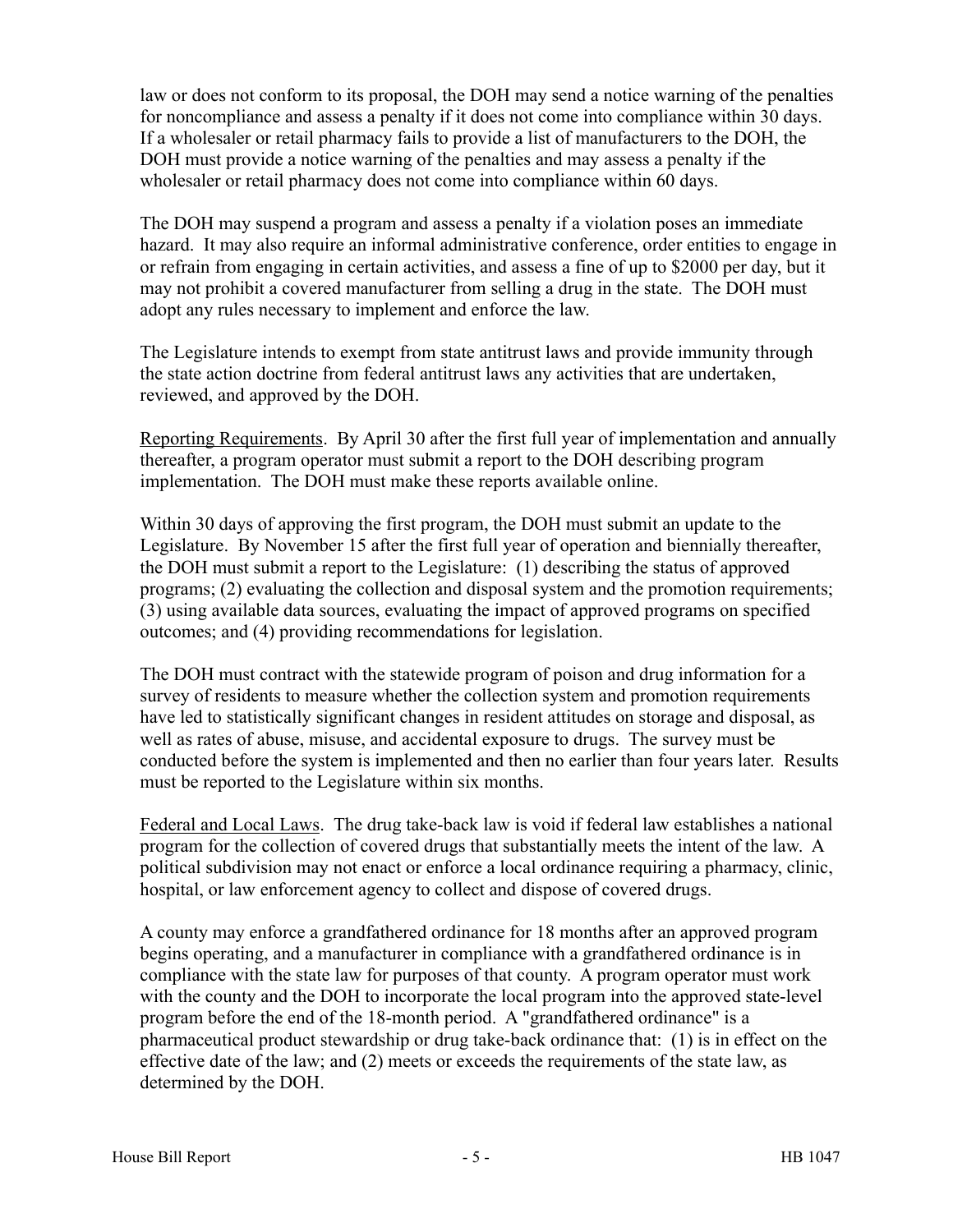# **Substitute Bill Compared to Original Bill**:

The substitute bill:

- modifies the timelines for wholesalers to provide a list of manufacturers to the DOH and removes the requirement that the DOH post a list of manufacturers on its website;
- extends the deadline for submitting program proposals;
- specifies locations where a program may locate collection sites and requires program operators to service collection sites;
- requires programs to provide explanatory materials and, upon request, mailers to pharmacies, requires programs' biennial survey to assess covered entities' practices, changes the deadline for program operators to submit an initial report, and encourages (rather than requires) local agencies to promote approved programs;
- expands the prohibition on point-of-sale and point-of-collection fees, changes the timeframe for the DOH to set and collect fees, and removes provisions related to an annual fee divided among programs;
- provides penalties for wholesalers and pharmacies and specifies that the DOH may not prohibit the sale of a drug;
- limits the time period for enforcing a grandfathered ordinance to 18 months and prohibits local laws requiring certain entities to collect and dispose of covered drugs;
- modifies the deadline for the DOH report to the Legislature, adds the requirement that the DOH report evaluate the impact of approved programs on certain outcomes, and adds the requirement that the statewide program of poison and drug information survey residents; and
- modifies several definitions, adds a legislative finding, and makes several technical corrections.

–––––––––––––––––––––––––––––––––

**Appropriation**: None.

**Fiscal Note**: Available.

**Effective Date of Substitute Bill**: The bill takes effect 90 days after adjournment of the session in which the bill is passed.

# **Staff Summary of Public Testimony**:

(In support) This bill will save lives and the environment. Addressing the opioid epidemic is a top priority. Kids first experiment with painkillers from their own medicine cabinet. Addiction, poisonings, and overdoses are caused by medications used in homes. Secure medicine take-back is a key aspect of poison control. Residents want a safe place to dispose of leftover medications. The DEA take-back days have been threatened to be discontinued. People are more likely to drop drugs off at a pharmacy than at law enforcement. It is difficult to create these programs county by county. Law enforcement operates drop box sites, but it is costly and time-consuming to dispose of the collected drugs. Law enforcement does not mind collecting the drugs, but the drug industry should coordinate and pay for this system. Manufacturers have refused to be part of the solution. They have billions of dollars in sales and spend hundreds of millions of dollars on advertising. The federal government has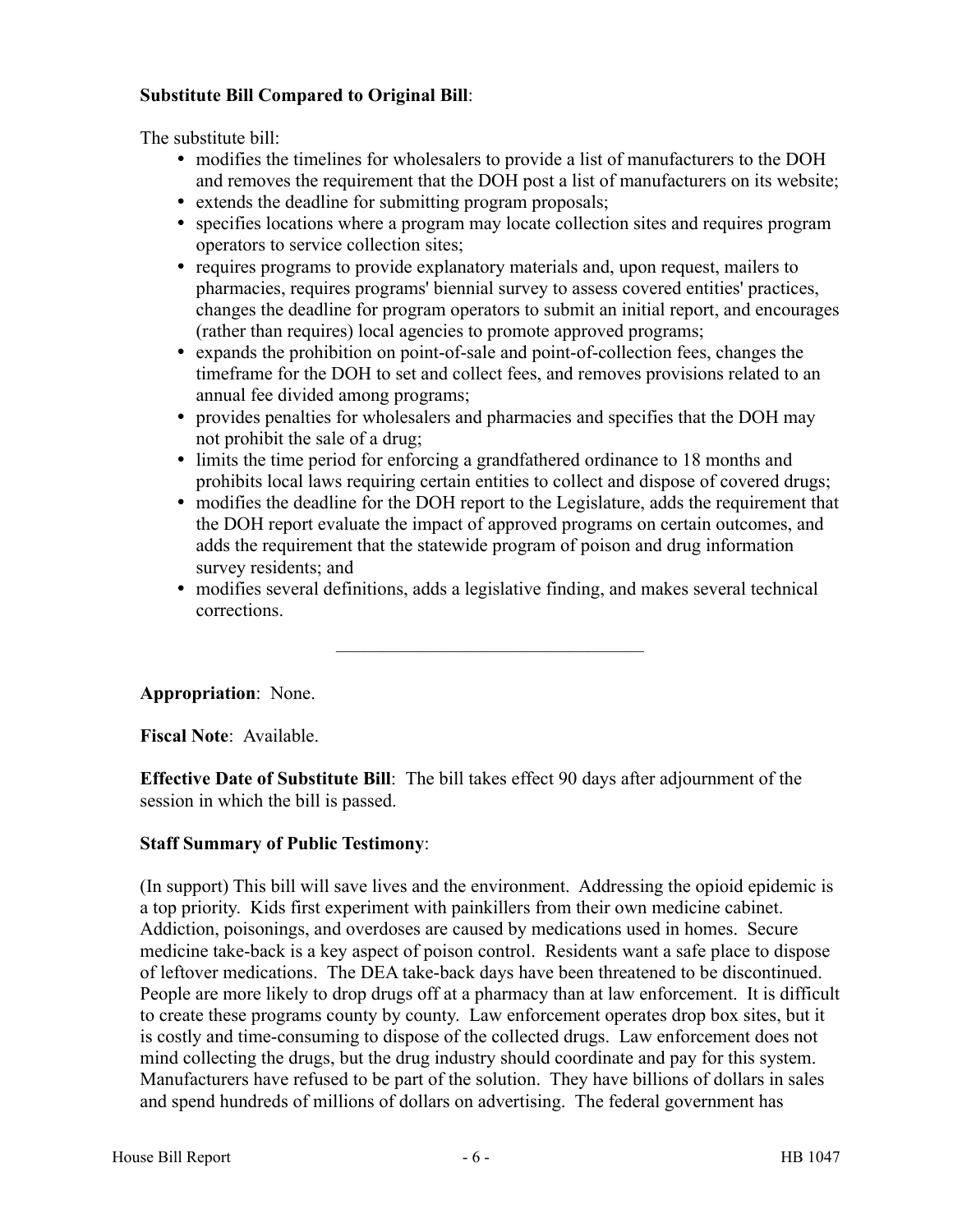identified drug take-back as the best method for disposal. Some local laws prohibit in-home disposal. Flushing drugs puts them in the wastewater stream, but it is costly and difficult to remove them from wastewater. Take-back programs have been established for other products. There are safety concerns with recycling medications.

(Opposed) Drug take-back programs are expensive and have not worked. In British Columbia, there have been low participation rates and no positive impact for the environment. It is difficult to find collectors willing to participate. Take-back programs may raise the cost of over-the-counter drugs. These drugs are meant to be stored. Education is the most effective solution. Drugs should be stored up, away, and out of sight. In-home disposal is fast, safe, and convenient. This bill focuses on just one part of the drug supply chain. The problems are with safe storage and over-prescribing. Local programs would need to be preempted to avoid confusion.

**Persons Testifying**: (In support) Representative Peterson, prime sponsor; Alex Garrard, Washington Poison Center; Patrick Slack, Snohomish Regional Drug and Gang Task Force; Jeff Myers, Hoquiam Police Department; David Baker, Sound Cities Association; Scott Hazelgrove, Washington Association of Sewer and Water Districts; Keith Sinay, HealthPoint; and Sean Graham, Washington State Medical Association.

(Opposed) Carlos Gutierrez, Consumer Healthcare Products Association; Cliff Webster, Pharmaceutical Research and Manufacturers of America; and Bill Clarke, Biotechnology Innovation Organization.

### **Persons Signed In To Testify But Not Testifying**: None.

# **HOUSE COMMITTEE ON APPROPRIATIONS**

**Majority Report**: The substitute bill by Committee on Health Care & Wellness be substituted therefor and the substitute bill do pass. Signed by 18 members: Representatives Ormsby, Chair; Robinson, Vice Chair; Bergquist, Caldier, Cody, Fitzgibbon, Hansen, Hudgins, Jinkins, Kagi, Lytton, Pettigrew, Pollet, Sawyer, Senn, Stanford, Sullivan and Tharinger.

**Minority Report**: Do not pass. Signed by 13 members: Representatives Chandler, Ranking Minority Member; MacEwen, Assistant Ranking Minority Member; Stokesbary, Assistant Ranking Minority Member; Buys, Condotta, Haler, Harris, Nealey, Schmick, Taylor, Vick, Volz and Wilcox.

**Minority Report**: Without recommendation. Signed by 2 members: Representatives Manweller and Springer.

**Staff**: Linda Merelle (786-7092).

### **Summary of Recommendation of Committee On Appropriations Compared to Recommendation of Committee On Health Care & Wellness**:

No new changes were recommended.